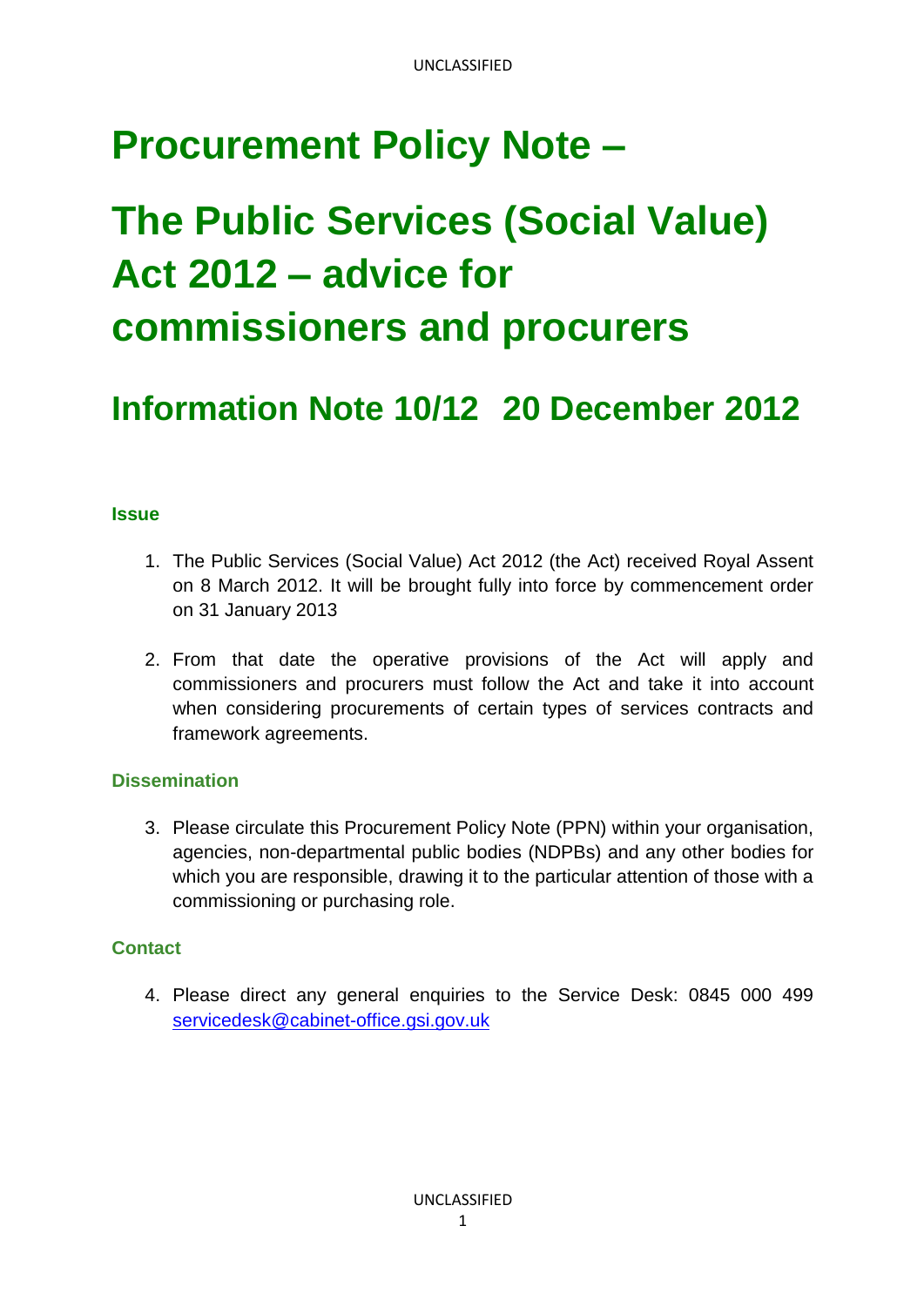#### **Introduction to the Act**

- 5. The Act places a requirement on commissioners to consider the economic, environmental and social benefits of their approaches to procurement before the process starts. They also have to consider whether they should consult on these issues.
- 6. The Act applies to the pre procurement stage of contracts for services because that is where social value can be considered to greatest effect. Commissioners should consider social value before the procurement starts because that can inform the whole shape of the procurement approach and the design of the services required. Commissioners can use the Act to re-think outcomes and the types of services to commission before starting the procurement process.
- 7. Demand for core public services will increase significantly over the next few years in a time of reduced funding. Increasingly, commissioners will need to identify better targeted more innovative and radical service delivery solutions to meet this demand.
- 8. In these tight economic times it is particularly important that maximum value in public spending is achieved. However currently some commissioners miss opportunities to secure both the best price and meet the wider social, economic and environmental needs of the community. Commissioners and procurers should be taking a value for money approach - not lowest cost - to assessing contracts and the Act complements that approach. The Cabinet Office's new Commissioning Academy will focus on these issues and this note explains the duties placed on commissioners and procurers by the Act. It also suggests approaches that may be taken when applying its considerations to the design of procurement processes. This note is not a substitute for reading the Act itself and authorities must familiarise themselves with it – see<http://www.legislation.gov.uk/ukpga/2012/3/enacted>

#### **What are authorities required to do under the Act?**

9. When it comes fully into force, the Act will require commissioners and procurers at the pre-procurement stage to consider how what is to be procured may improve social, environmental and economic well being of the relevant area, how they might secure any such improvement and to consider the need to consult. The Act will only apply to public services contracts and framework agreements to which the Public Contracts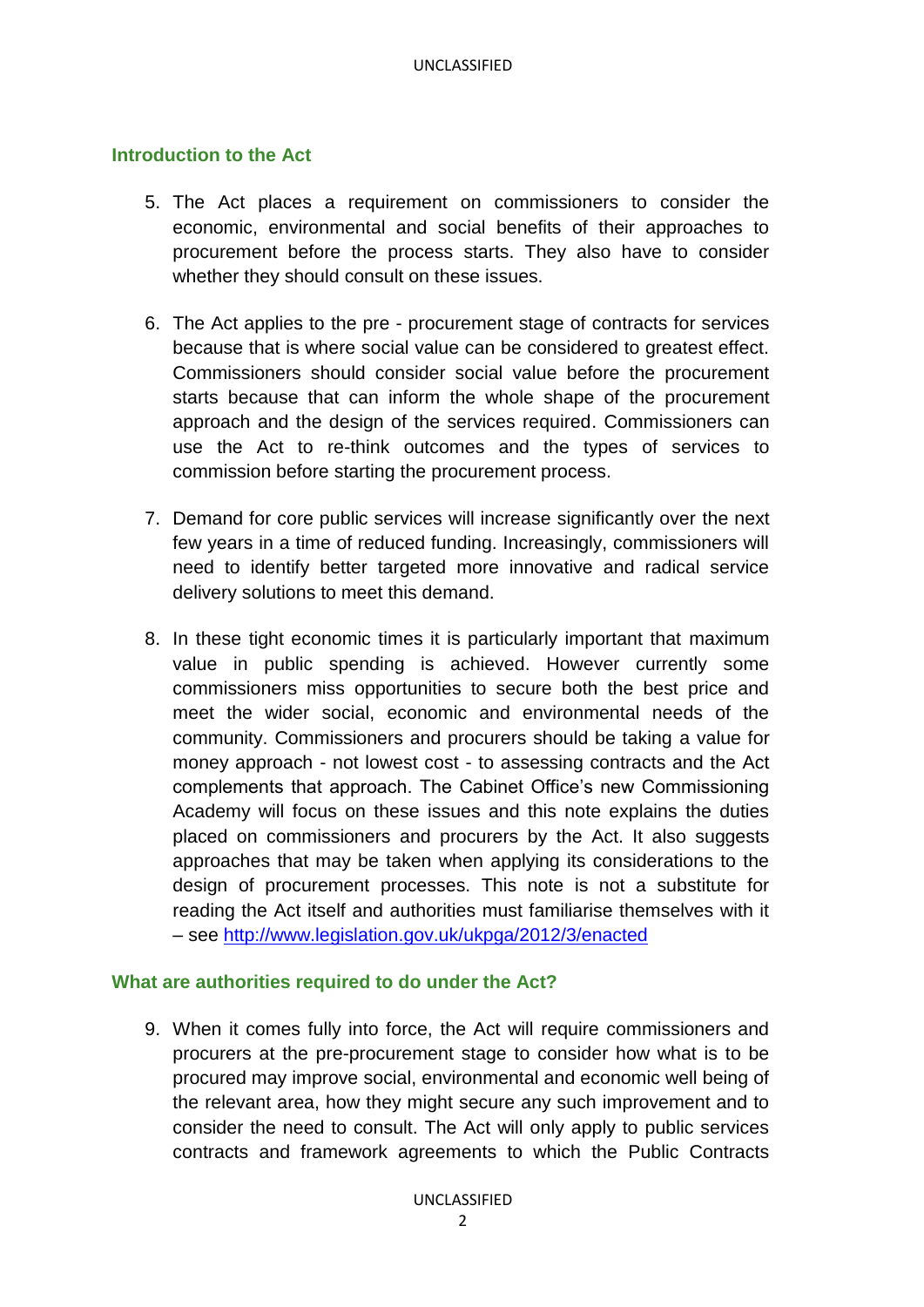Regulations 2006 apply.

- 10.When considering how a procurement process might improve the social, economic or environmental well being of a relevant area the authority must only consider matters which are relevant to what is proposed to be procured. The authority must also only consider those matters to the extent to which it is proportionate, in all the circumstances, to take those matters into account.
- 11.The Act also provides that if there is an urgent need to arrange a procurement the requirements to consider consultation and the impact on social, environmental and economic well being can be disregarded if it is impractical to consider them. Urgency caused by undue delay by an authority will not be a valid reason not to comply with the Act's requirements.

# **Considering the economic, social and environmental well being of the relevant area and applying this to the procurement process**

- 12.The results of procurement processes can have a significant impact on economic, social and environmental well being in an area. There can often be additional value beyond the economic, social and environmental benefits that may be achieved by the services procured.
- 13.The Act does not prescribe how the results of the consideration of these impacts and feedback from any accompanying consultation should shape any procurement which is undertaken. It does enable the citizen and user perspectives on potential services to be taken into account in the development of outcomes and specifications for the services to be procured. With an increasing emphasis on procuring for outcomes and achieving better results for less expenditure specifications informed by the consideration of the issues set out in the Act can lead to more innovative and cost effective solutions. This might include cocommissioning of services across a number of public bodies or breaking requirements into smaller lots.
- 14.An example of how social value may be considered at various stages of the procurement process is presented in the annex to this action note and a number of technical questions and answers are presented below to advise commissioners and procurers how to apply the Act in practice.
- 15.Although the Act only applies to certain public services contracts and framework agreements to which the Public Contracts Regulations apply commissioners could, as a matter of good practice, consider how what it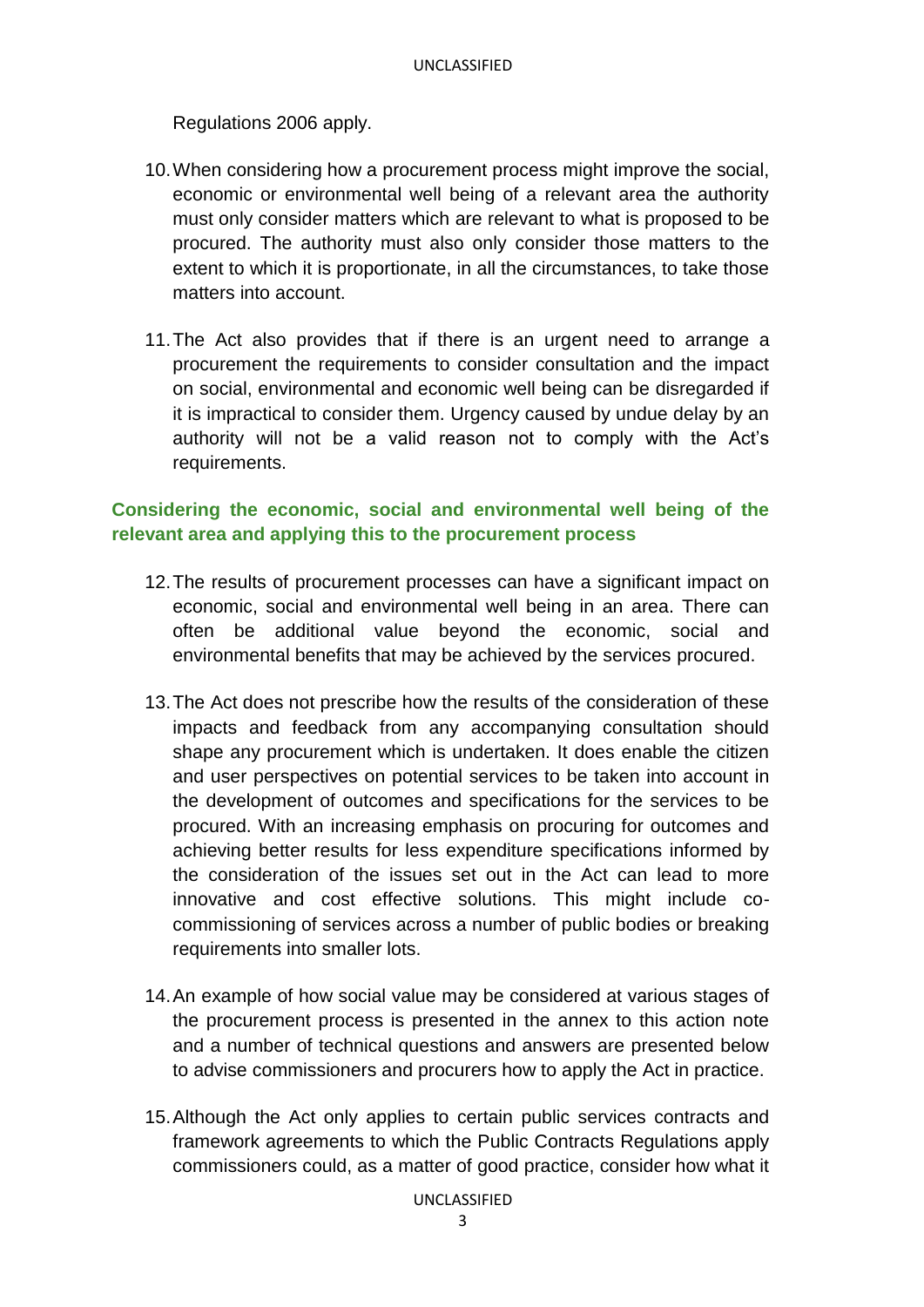is proposed to be procured might improve economic, social and environmental well being in order to obtain maximum value for money and for local authorities to comply with the best value duty. This may be particularly relevant in lower value contracts where services for citizens are being commissioned and procured.

16[.The Compact](http://www.cabinetoffice.gov.uk/sites/default/files/resources/The%20Compact.pdf) sets out Government's relationship with the voluntary and community sector. It states at paragraph 2.1 that Government will ensure that social, environmental and economic value forms a standard part of designing, developing and delivering policies, programmes and services.

#### **Technical Questions and Answers**

#### **Does the Act apply to Part B Services Contracts and below threshold contracts?**

The Act will apply to services that fall under Part B of Schedule 3 of the Public Contracts Regulations 2006 as well as those that fall under Part A. The Act applies to contracts to which the Public Contracts regulations will apply so contracts below the relevant financial thresholds will not be covered. See [EU](http://www.cabinetoffice.gov.uk/sites/default/files/resources/10%2011%20Threshold%20Rates%20for%202012%20and%20AR%20Procedure%20Update.pdf)  [thresholds](http://www.cabinetoffice.gov.uk/sites/default/files/resources/10%2011%20Threshold%20Rates%20for%202012%20and%20AR%20Procedure%20Update.pdf) for more information.

#### **How does the Act apply to Framework Agreements?**

The Act will apply to framework agreements. When procuring an above threshold framework agreement for public services procurers and commissioners must consider the provision of the Act. The Act does not apply to services contracts awarded by calling off from a framework.

#### **What contracts are not covered by the Act?**

Contracts for goods and works are not covered by the Act. Contracts where there is a mixture of services, goods or works are not covered where the value of the goods exceeds the value of the services or where the works are more than incidental to the main purpose of the contract. Contracts below the relevant monetary thresholds in the Public Contracts regulations 2006 are not covered by the Act. Call-offs from framework agreement are not covered by the Act.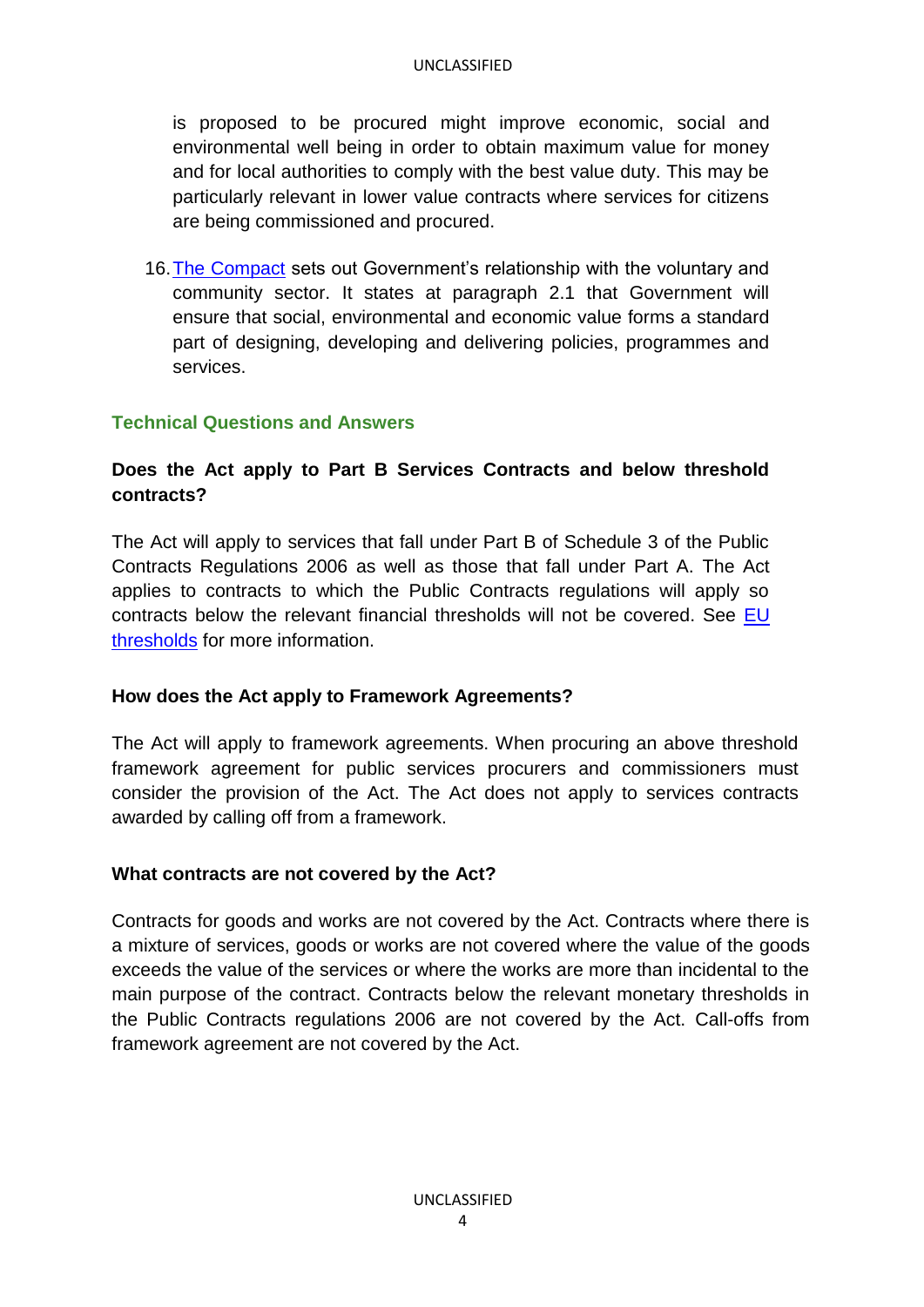Other contracts that fall outside the scope of the Public Contracts Regulations 2006 (such as those for certain defence and security services) are not covered.

Although these contracts are not covered under the Act commissioners, as a matter of good practice, could consider economic, social and environmental well being in order to obtain maximum value for money. This may be particularly relevant in lower value contracts where services for citizens (such as welfare, social and health services) are being commissioned and procured.

# **What has to be considered in the pre-procurement stage?**

The Act requires authorities to make the following considerations at the preprocurement stage:

- how what is proposed to be procured might improve the economic, social and environmental well-being of the "relevant area"
- how in conducting a procurement process it might act with a view to securing that improvement whether to undertake a consultation on these matters

#### **What is the definition of public services contract?**

The definition of "public services contract" in the Act is the same as the definition in the Public Contracts Regulations 2006. The tests for mixed contracts are therefore the same as in the Public Contracts Regulations 2006. Mixed contracts for goods and service will only be covered if the value attributable to the services exceeds the value of the goods covered by the contract. Mixed contracts for works and services will only be covered if the works are only incidental to the main purpose of the contract.

#### **What is the relevant area?**

The Act defines "relevant area" as being the area in which the authority (or authorities) primarily exercise their functions within the United Kingdom. For example, a local authority thinking of letting a contract for its own use would have to make considerations for its own geographical area, even if the contract is only directly relevant to part of the local authority's area. A local authority procuring a framework agreement for use by itself and neighbouring authorities would have to consider that wider area, even if the framework agreement is only likely to be directly relevant to part of that wider area. Authorities whose functions extend throughout the UK would have to consider the area of the UK, even if the contract or framework agreement is only directly relevant to a part of the UK. Areas outside the UK do not have to be considered even if an authority has functions outside the UK.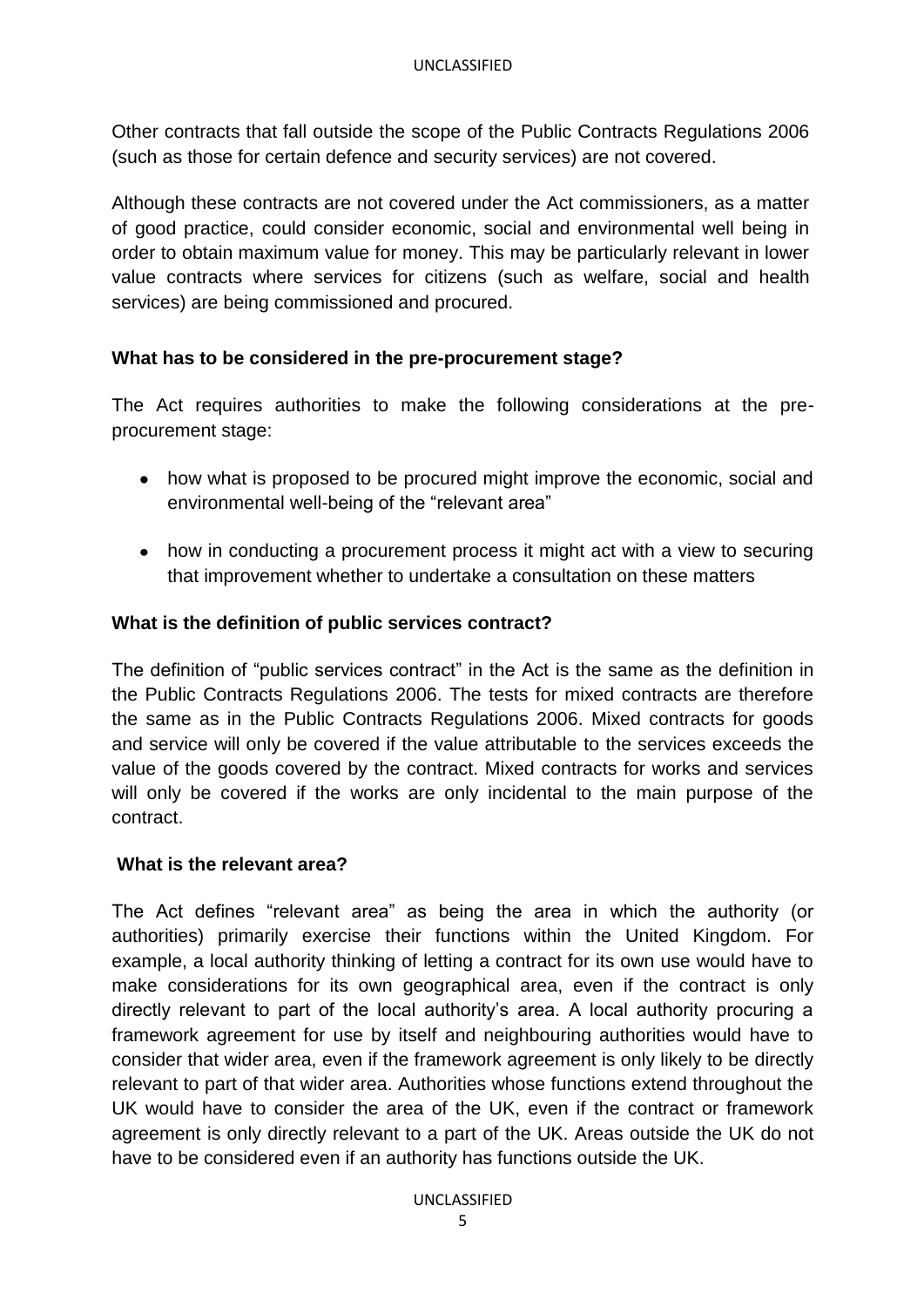Although the Act requires considerations to be made in respect of the "relevant area" contracting authorities should be careful to ensure that suppliers from across the EU and beyond are able to compete on an equal footing for any contracts advertised. In line with the EU Procurement Directives, EU Treaty principles and the UK's international obligations contracting authorities should not do anything to discriminate against suppliers from other member states or countries who are party to the World Trade Organisation's Government Procurement Agreement.

#### **What is the pre-procurement stage?**

This is the stage of the commissioning process where services are conceived and are designed and specifications developed and engagement with partners, stakeholders and current and potential providers takes place. This period ends when the first of one of the following events occurs:

- sending a notice in the Official Journal of the European Union inviting tenders, requests to be selected for tender or to negotiate or to participate in a competitive dialogue for a services contract or framework agreement
- publishing an advertisement seeking offers or expressions of interest in relation to a contract or framework agreement
- contacting suppliers to seek an offer or expression of interest in relation to a contract or framework agreement
- contacting a supplier in response to an unsolicited offer or expression of interest in relation to a contract or framework agreement
- entering into a contract or concluding a framework agreement

#### **Who should be consulted and how should it be done?**

The Act does not set out who should be consulted in the pre-procurement period. Cabinet Office procurement advice on lean sourcing already emphasises the importance of consulting with supply markets before formal procurements begin so the requirements of the Act are complimentary to the principle of consulting before procurements start to develop robust and intelligent specifications. Potential service users and organisations that represent them in the community could be consulted as well as other agencies that provide or commission services.

Consultation will be particularly relevant when considering procurements for services which are delivered directly to citizens. The voluntary and community sector, along with other providers and interested groups, should be engaged from the earliest stage to help shape policies, programmes and services. Central Government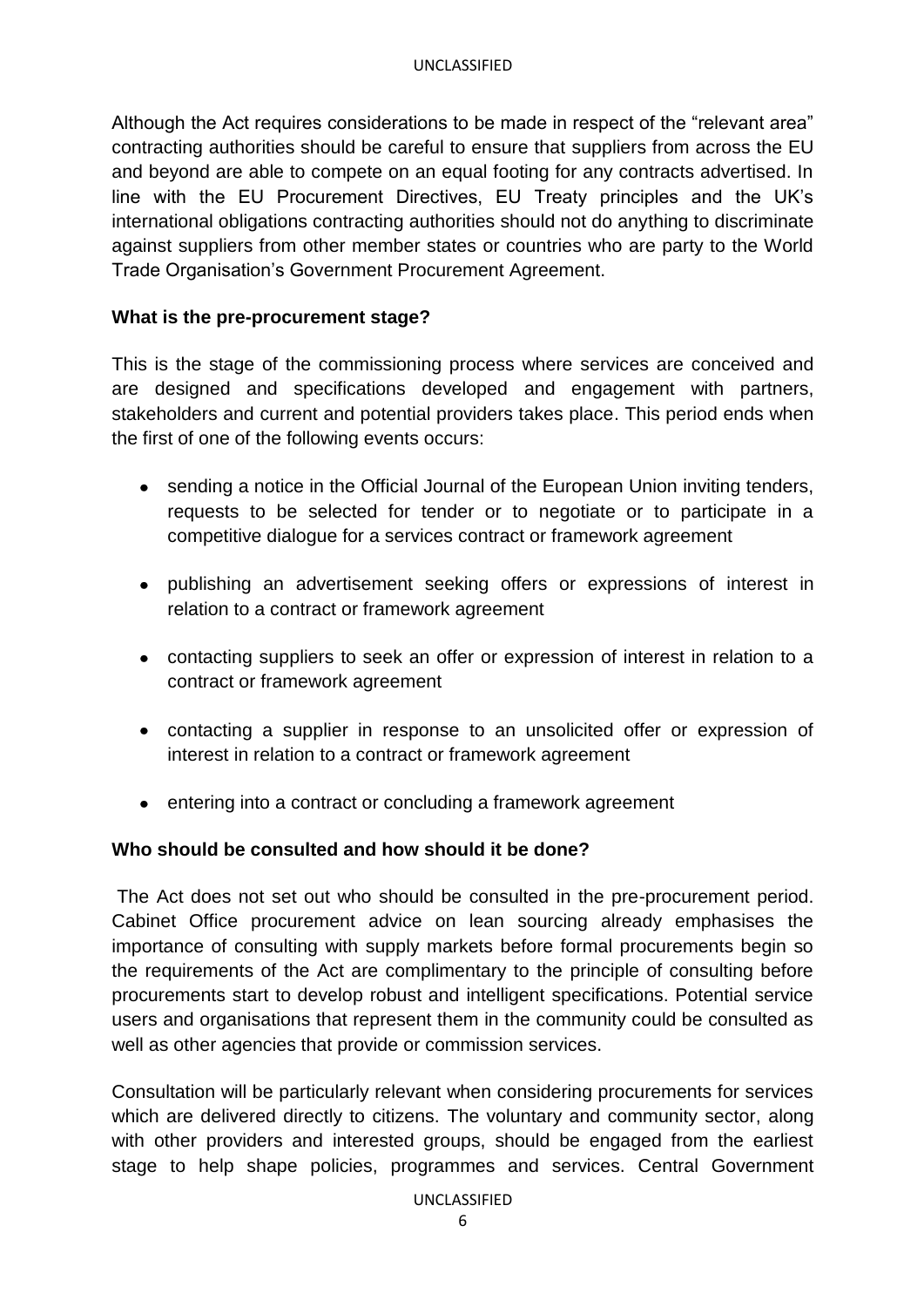contracting authorities should be mindful of the principles of [The Compact](http://www.cabinetoffice.gov.uk/sites/default/files/resources/The%20Compact.pdf) between government and that sector. Other authorities may have local compacts with the voluntary and community sector and should be mindful of those arrangements. Consultation may be less relevant in procurements for "back office" services such as those for information technology or human resources where services are supplied directly to the contracting authority.

The Act does not set out how consultation should take place so commissioners should consider the most appropriate form of consultation bearing in mind the needs and requirements of people and organisations being consulted, the size of the procurement and the likely social, environmental and economic impact of the procurement. The Cabinet Office publishes principles on consultation exercises at [Consultation Principles](http://www.cabinetoffice.gov.uk/sites/default/files/resources/Consultation-Principles.pdf) . Authorities may wish to take account of those principles when deciding whether to consult and how to do it. The expectation is that consultations should be "digital by default" and carried out on line if at all possible but authorities should consider the types of services they are looking to procure and the best way of getting the views of potential users who may not be familiar with modern IT.

#### **How should Contracting Authorities apply the results of considerations and consultations to the procurement process?**

The Act does not apply to any formal stages of the procurement process but it does require commissioners to consider social value issues and how they can be applied to the outcomes required. This is turn will inform the development of the specification and the assessment of bids. The Cabinet Office's lean standard operating process places a heavy emphasis on engagement with supply markets before procurement processes commence – see [lean sourcing](http://gps.cabinetoffice.gov.uk/about-government-procurement-service/lean-capability/lean-sourcing/lean-sourcing-standard-solution) . The requirements of the Act complement this approach. This type of engagement has two benefits. It enables the views of potential service users, potential suppliers and other stakeholders to be taken into account when designing the specification for the service to be procured. This can lead to more innovative solutions which take into account wider economic, environmental and social concerns. It also alerts the potential supply base to forthcoming procurements. If this is done early in the process it enables the supply base to "gear up" to meet demand and also may enable smaller organisations or those from the charitable or voluntary sectors to form a consortium or enter into other commercial arrangements to bid for contracts.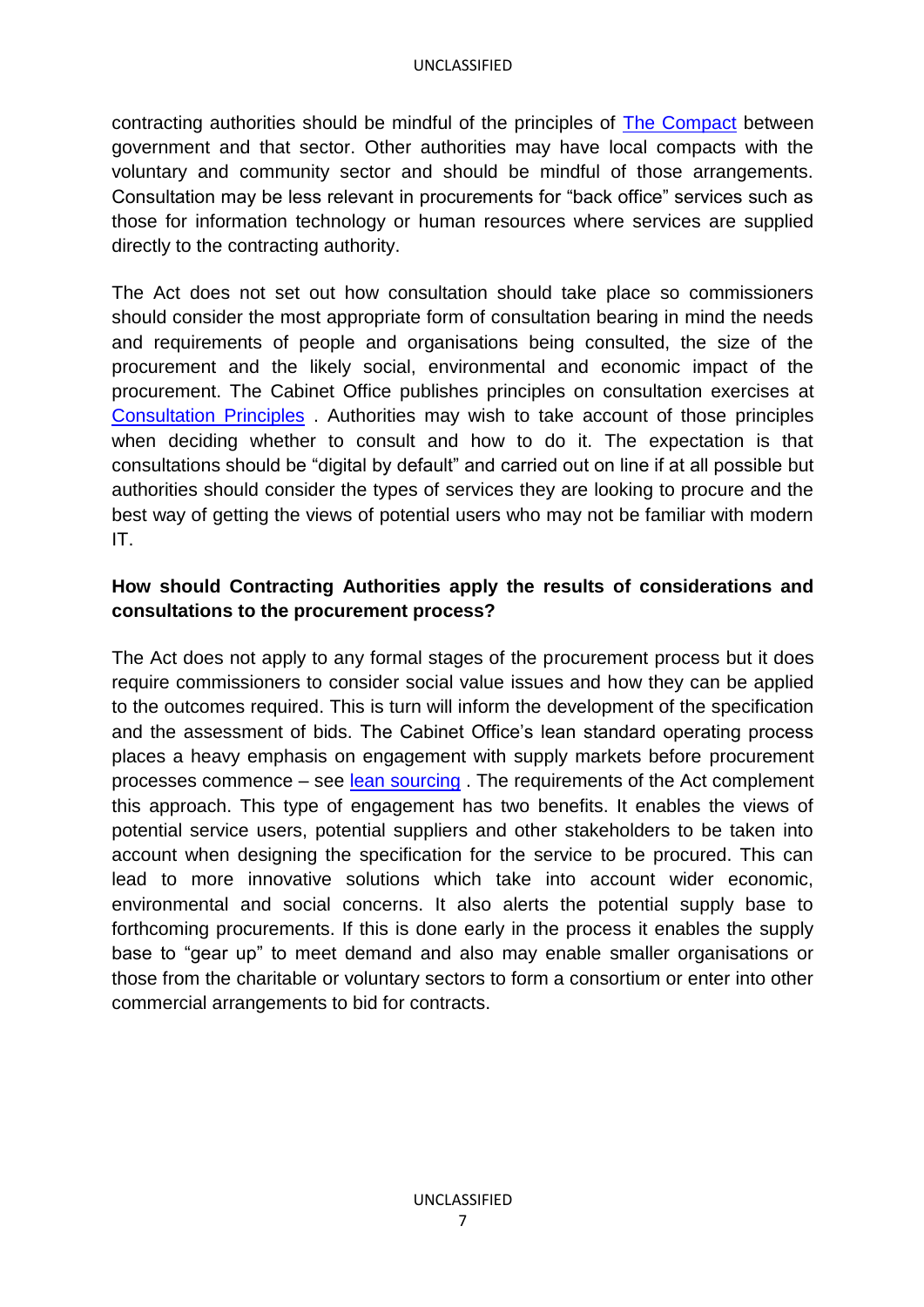# **What about procurements which are planned at the time the Act comes fully into force but and advert has not yet been issued?**

The Act applies when an authority proposes to procure or is making arrangements for procuring services. If one of the events that lead to the end of the preprocurement stage have occurred at the time the Act comes fully into force the Act will not apply. If the project is still in the pre-procurement phase at the time the Act comes fully into force and the first of these events happens after that time, the Act will apply. Authorities may therefore wish to consider the provisions of the Act before it comes fully into force and check the conclusions of their considerations when it does come into force to ensure they are still valid. If there have been significant changes further consideration may be required. Authorities should take note that if a procurement has to be conducted urgently the consideration and consultation requirements of the Act do not apply providing the need for urgency was not caused by undue delay by the authority.

#### **What bodies does the Act apply to?**

The Act applies to those bodies that are defined as contracting authorities under the Public Contracts Regulations 2006, except that it does not apply to Welsh Ministers, the First Minister of Wales, the Counsel General to the Welsh Assembly Government, the National Assembly for Wales Commission or any other authority whose functions are wholly or mainly Welsh devolved functions.

# **How can contracting authorities demonstrate that the Act has been considered?**

Although the Act does not prescribe that considerations made under it should be recorded, as a matter of good practice, contracting authorities may wish to keep a formal record to show that they have made the considerations required under the Act, as well as the rationale for any subsequent decisions. In the interests of transparency contracting authorities may also wish to indicate in any subsequent advertisements and tender documents that the requirements of the Act have been considered.

#### **How does the Act relate to Local Authorities' Best Value duty?**

The Local Government Act of 1999 sets out a general Duty of Best Value for specified local government organisations to *"make arrangements to secure continuous improvement in the way in which its functions are exercised, having regard to a combination of economy, efficiency and effectiveness."*

Under the Duty of Best Value local authorities should consider overall value, including economic, environmental and social value, when reviewing service provision.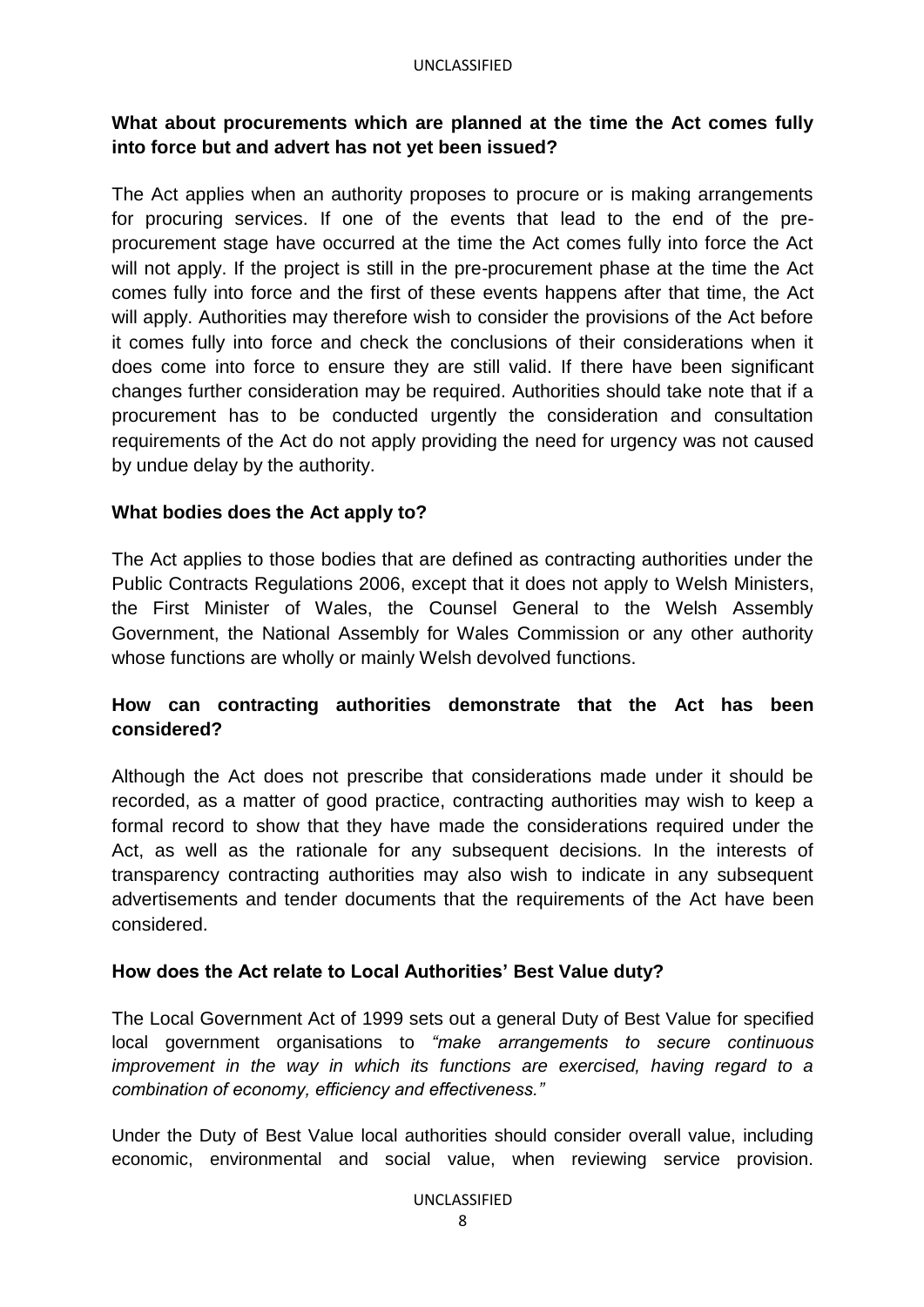Communities and Local Government publish statutory guidance on the duty at [Best](https://www.gov.uk/government/uploads/system/uploads/attachment_data/file/5945/1976926.pdf)  [Value Duty.](https://www.gov.uk/government/uploads/system/uploads/attachment_data/file/5945/1976926.pdf)

Local authority commissioners should note that the Best Value Duty complements the approach in the Act but there are some differences which are summarised in the table below:

|                      | <b>Best Value Duty</b>                  | <b>Public Service (Social</b><br>Value) Act                                 |
|----------------------|-----------------------------------------|-----------------------------------------------------------------------------|
| Duty                 | Consider value (including social value) | Consider how to improve<br>social, economic and<br>environmental well-being |
| <b>Body</b>          | Local authorities                       | All contracting authorities                                                 |
| Contract             | Services, goods and works               | Services only                                                               |
| Procurement<br>stage | Throughout the process                  | Pre-procurement                                                             |
| Value of<br>contract | Any value                               | Only above relevant EU<br>procurement thresholds                            |
| Consult?             | Yes – end user                          | Yes – on the service being<br>provided                                      |

#### **Annex - Example**

This example illustrates how social value can be considered at various stages of the commissioning and procurement process.

A local authority is considering the provision of a meals on wheels service for elderly people. During the pre procurement stage the contracting authority decides that as this is a service which will be provided directly to citizens it will consult potential users and potential suppliers along with other interested stakeholders.

UNCLASSIFIED The results of the consultation suggest that many potential service users suffer from loneliness and social isolation. Feedback from a community group suggests that a service where people are collected and taken to a local community centre for their meals would help combat problems of loneliness and isolation. Feedback from the